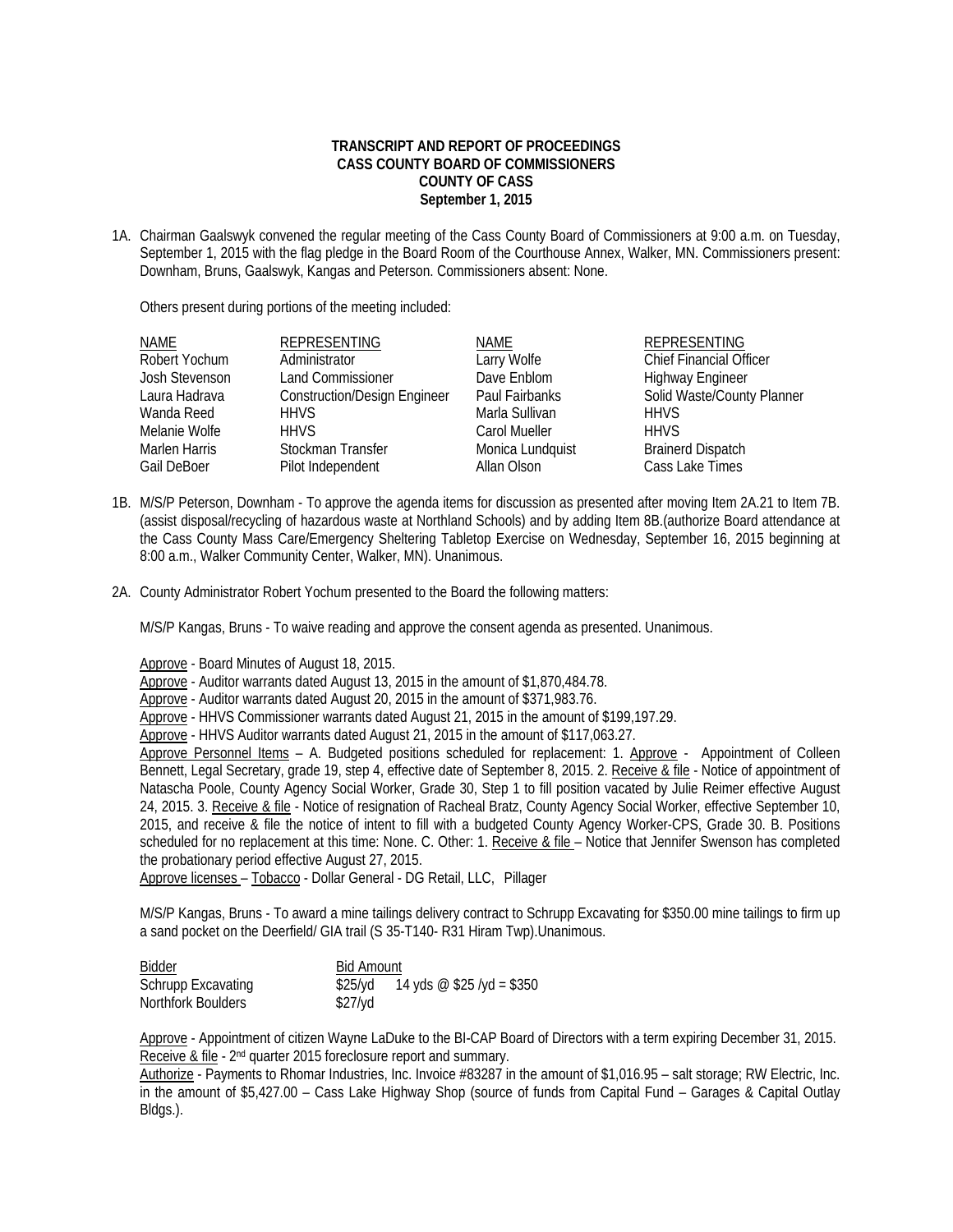Approve - Use of Conservation Fund #73 for Christmas Point Trail relocation in the amount of \$4,650.00 to Tyler's Backhoe Service.

 Accept - Execution of 2015 Emergency Management Performance Grant (EMPG) (PO#3000035899) (CFDA: 97.042) in the amount of \$27,560.00 with budgeted local match of the same.

 Approve - Cass County SWCD Invoice #13 to provide professional services for Aquatic Invasive Species (AIS) prevention - \$71,068.31.

 Approve - Request from James G. Hagen and Brenda R. Machal-Hagen to issue an easement on an existing road crossing Soo Line Trail to their private property in Sec. 28 of Slater Twp.

Approve - HHVS Purchase of Service contracts: MN Dept. of Health CHB Grant Project Agreement for WIC from Jan. 1, 2016 to Dec. 31, 2020; MOA for Physical Therapy Services with Teresa Watson; MOA for Physical Therapy Services with Pequot Lakes Physical Therapy Services from July 1, 2015 to Dec. 31, 2015, increased from \$50.00/hour to \$51.00/hour.

 Accept - Donation in the amount of \$200.00 from American Legion Post #202 Hackensack for Veterans Transportation Program.

Receive & file - HHVS Cash Account Balance Comparison and Child Service Costs through July 2015.

Receive & file - Timber auction results of Thursday, August 27, 2015 totaling 3,480.00 cords totaling \$83,424.00.

M/S/P Kangas, Bruns – To award a contract to Northfork Boulders for delivering 100 yards of taconite tailings for repairs on two sandy washouts on the Bull Moose Trail and the intersection of Snoway One and the Bull Moose Trail NTE \$2,800 in Sec. 5-138-31 (Bull Moose Township). Unanimous.

| <b>Bidder</b>             | <b>Bid Amount</b> |
|---------------------------|-------------------|
| Northfork Boulders        | \$28/yard         |
| <b>Schrupp Excavating</b> | \$32/yard         |
| <b>Ruyak Enterprises</b>  | \$33/yard         |

2B. Administrator Yochum presented meeting notes and executive summary exhibits from the August 21, 2015 Citizen Budget Committee meeting. Mr. Yochum discussed the 2016 budget support materials reviewed by the committee including reference materials, budget request detail, staff recommendations, and the additional information requested by the committee prior to final budget recommendations to the Board. Administrator Yochum explained that the department requests are +\$2,157,664 at the 2015 property tax levy of \$20,182,969. County staff identified to the committee potential operating budget request adjustments that would reduce the preliminary levy request through the possible use of fund balance to +\$1,292,664 at the 2015 property tax levy of \$20,182,969 but still require subsequent project approval. Mr. Yochum reported that the committee reached a unanimous recommendation to the County Board for the 2016 preliminary property tax levy, however, noting that the committee has not reached any final conclusions regarding the recommended 2016 budget.

 Chief Financial Officer Larry Wolfe explained the Citizen Budget Committee 2016 preliminary County property tax recommendation that upon Board approval will be used to provide notice to the public of the maximum dollar amount being considered by the Board for the 2016 County property tax levy. Mr. Wolfe presented estimates of the County property tax rate and the dollar change by tax classification if the preliminary levy were to be approved as the final levy.

Commissioner Peterson moved to accept the Citizen Budget Committee preliminary property tax levy recommendation by the adoption of Resolution No. 35-15, and Commissioner Downham seconded:

WHEREAS, M.S. 275.065 requires the County Board to adopt a proposed property tax levy prior to September 30, 2015, and

WHEREAS Cass County must include in its tax levy the amount necessary to operate the Longville Ambulance Subordinate Service District (LASSD) established under M.S. 375B.

NOW, THEREFORE, BE IT RESOLVED that the Board of Commissioners do hereby approve the following preliminary property tax levies for 2016 in the stated amounts:

| Net County Levy<br><b>LASSD Levy</b>  | Preliminary<br>2016<br>\$21,014,633<br>461.000 | Final<br>2015<br>\$19,585,613<br>461.000 | <b>Difference</b><br>1,292,664 |
|---------------------------------------|------------------------------------------------|------------------------------------------|--------------------------------|
| <b>Preliminary Net Certified Levy</b> | \$21,475,633                                   | \$20,182,969                             | 1.292.664                      |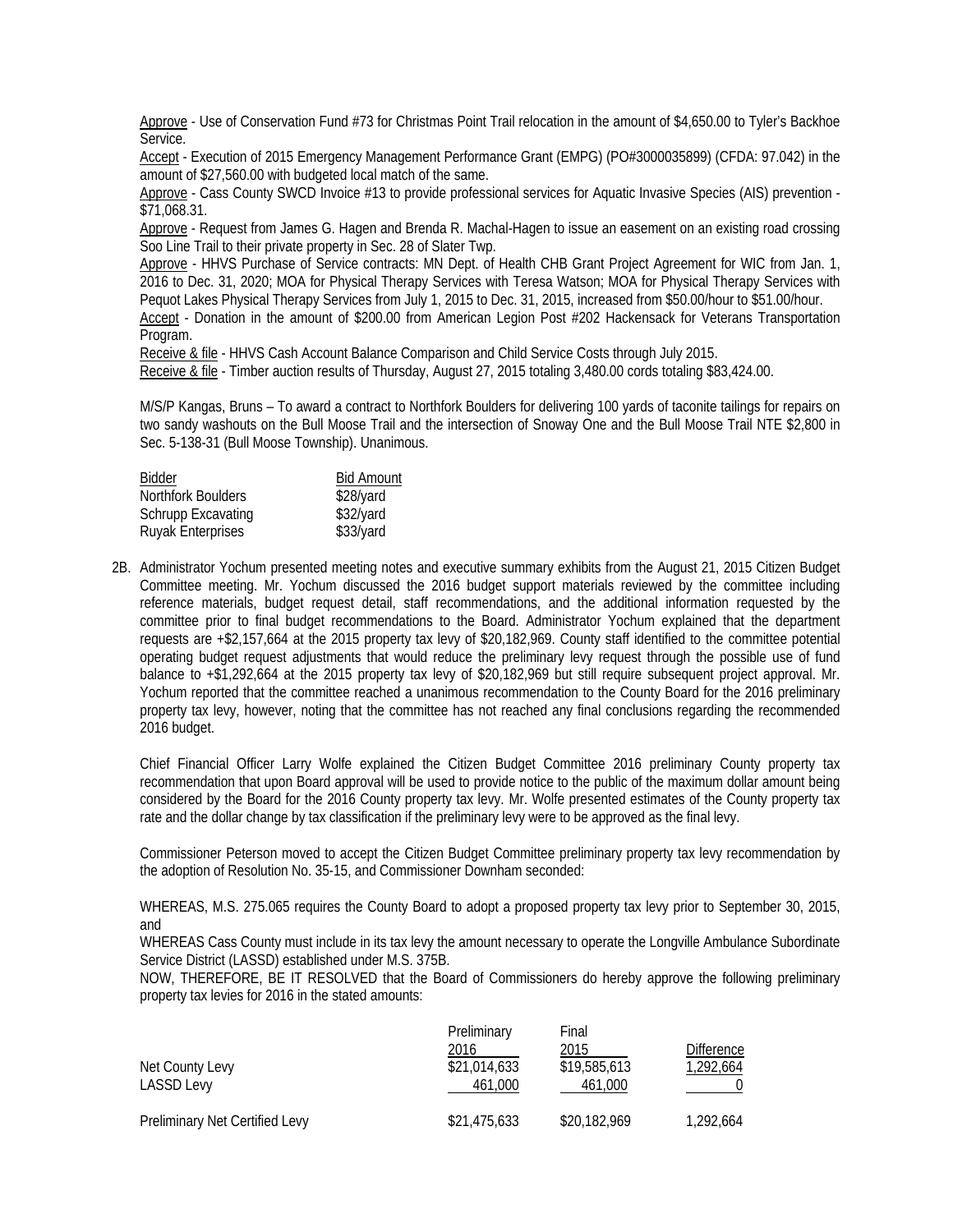| <b>Estimated Preliminary County Rate</b> | 32.132% | 30.567% | 5.12% |
|------------------------------------------|---------|---------|-------|
| Estimated Preliminary Rate within LASSD  | 36.159% | 34.601% | 4.50% |

BE IT FURTHER RESOLVED that a public hearing on the adoption of Cass County's tax levy for 2016 will be held December 1, 2015, beginning at 6:00 p.m. at the Commissioners Board Room, Cass County Courthouse, Walker, Minnesota.

Resolution No. 35-15 was adopted by majority vote: Ayes: Bruns, Downham, Gaalswyk, Kangas, Peterson. Nays: None.

Commissioner Peterson moved to accept the Citizen Budget Committee preliminary property tax levy recommendation by the adoption of Resolution No. 36-15, and Commissioner Downham seconded:

WHEREAS, the Cass County Board of Commissioners acts as township authority for unorganized areas of Cass County, and

WHEREAS, the Cass County Board has considered revenue projections, levy data, and budget needs of the unorganized areas of Cass County for 2016.

NOW, THEREFORE, BE IT RESOLVED that the Board of Commissioners do hereby approve the following preliminary property tax levies for 2016 for Cass County unorganized townships:

|                      | Preliminary  | Final     |
|----------------------|--------------|-----------|
|                      | <u> 2016</u> | 2015      |
| UNORGANIZED NET LEVY | \$245,000    | \$245,000 |

BE IT FURTHER RESOLVED that a public hearing on the adoption of Cass County's tax levy for 2016 will be held December 1, 2015, beginning at 6:00 p.m. at the Commissioners Board Room, Cass County Courthouse, Walker, Minnesota.

Resolution No. 36-15 was adopted by majority vote: Ayes: Bruns, Downham, Gaalswyk, Kangas, Peterson. Nays: None.

- 3A. Central Services Director Tim Richardson reviewed the status of the 2015 capital improvement project plan and reported actual activity to date of \$163,702.00 of the \$200,000.00 budgeted for the Walker campus. Mr. Richardson also discussed deferred maintenance activities year to date of \$77,838 of the \$100,000.00 budgeted for County wide facilities. No action necessary at this time.
- 4A. Highway Engineer David Enblom discussed a request from Loon Lake and Maple Townships for the County to consider assuming ownership of 64th Ave. The road is located in Loon Lake and Maple Townships and connects TH 371 with Cass County CSAH #1. Presently the easterly two miles is owned by Cass County (CR #168), the middle 1.25 mile section by Loon Lake Township, and the westerly 2 miles by Maple Township. Mr. Enblom added that the traffic using the road is not totally local in nature and that the road may meet County road designation criteria after improvements to County road standards.

M/S/P Kangas, Peterson – To authorize the Cass County Highway Department to perform a traffic study on 64<sup>th</sup> Avenue to determine traffic volumes and patterns and report back with results. Unanimous.

4B. Construction/Design Engineer Laura Hadrava presented an agreement with MnDOT to allow Cass and Morrison to exchange federal and state funding sources to construct road improvements more efficiently. Cass County will receive federal funds allocated to Morrison County in exchange for Cass County State Aid Funds. Ms. Hadrava added that the Cass County project to be funded is the last segment of CSAH #1 scheduled for next year.

Commissioner Kangas offered Resolution No. 37-15 and moved its adoption, Commissioner Downham seconded:

BE IT RESOLVED, that pursuant to Minnesota Stat. Sec. 161.36, the Commissioner of Transportation be appointed as Agent of Cass County to accept as its agent, federal aid funds which may be made available for eligible transportation related projects.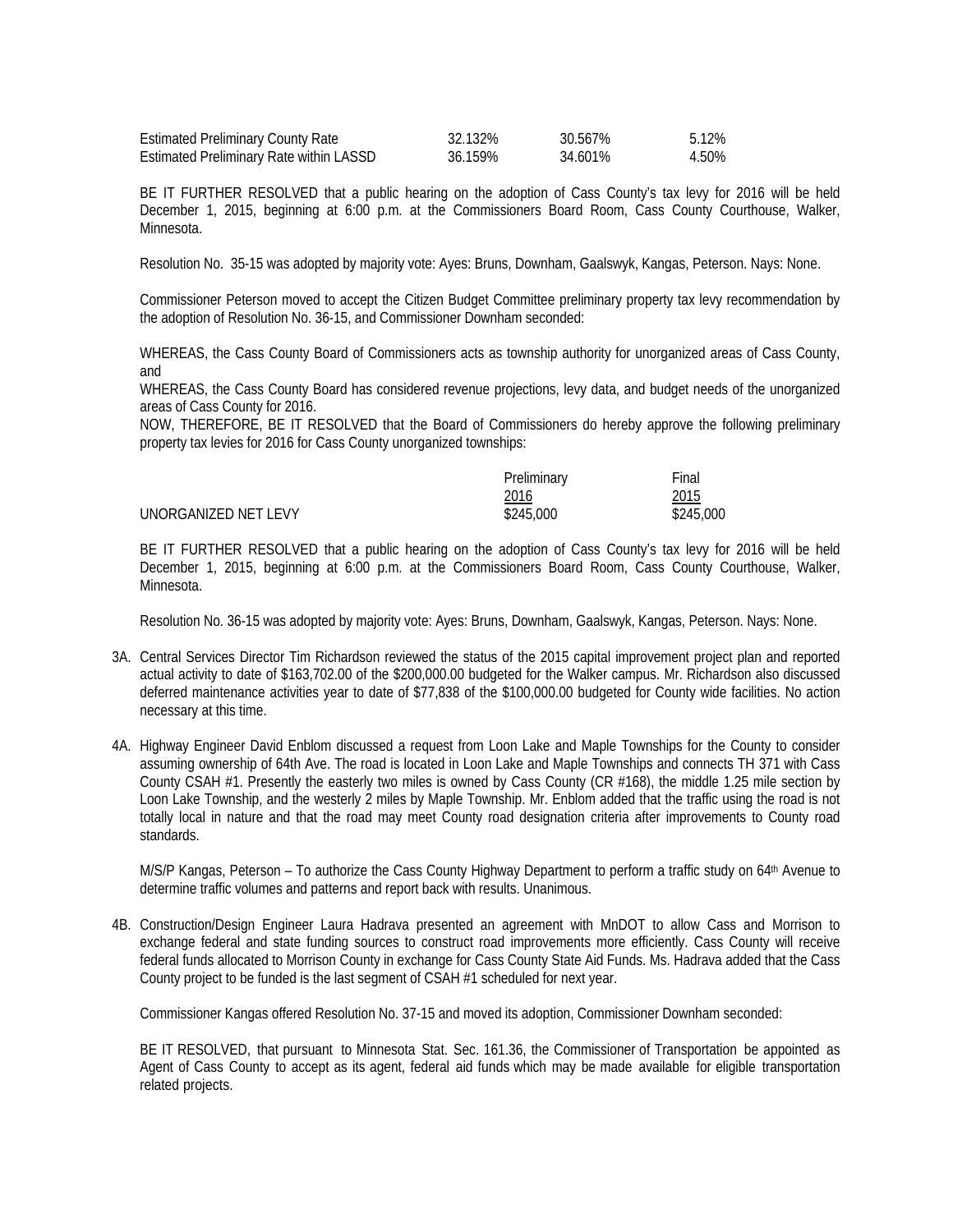BE IT FURTHER RESOLVED, t he Chairman and the Administrator are hereby authorized and directed for and on behalf of the County to execute and enter into an agreement with the Commissioner of Transportation prescribing the terms and conditions of said federal aid participation as set forth and contained in "Minnesota Department of Transportation Agency Agreement No. "1001423", a copy of which said agreement was before the County Board and which is made a part hereof by reference.

Resolution No. 37-15 was adopted by majority vote: Ayes: Bruns, Downham, Gaalswyk, Kangas, Peterson. Nays: None.

4C. Construction/Design Engineer Laura Hadrava presented bids for project SP 011-060-001 Trunk Hwy. #2 Bena Multi-Use Trail on behalf of the Leech Lake Band of Ojibwe. County Engineer Enblom confirmed acceptance of the apparent low bid from the Leech Lake Band of Ojibwe.

 Project No. SP011-060-001 Engineers estimate \$201,238.00

| Bidder                     | <b>Bid Amount</b> | Percent Over/Under Estimate |
|----------------------------|-------------------|-----------------------------|
| <b>Gladen Construction</b> | \$202,475.30      | 0.61% Over Estimate         |
| Young Excavating Inc.      | \$220,286.01      | 9.47% Over Estimate         |

M/S/P Downham, Bruns - To award the bid to the apparent low bidder (received on August 26, 2015) for the Bena Multi-Use Trail (Project SP 011-0606-001) to Gladen Construction in the amount of \$202,475.30 upon confirmed acceptance of the bid from the Leech Lake Band of Ojibwe. Unanimous.

5A. Land Commissioner Josh Stevenson reported to the Board that a Land Department application for 2015 Federal Recreation Grant program has been selected for funding. Per previous Board action the application was submitted on behalf of the Lake Country Nordic Ski Club for \$54,000, with a county match of \$6,750 (#645 fund balance), and a club match of \$6,750. The amount actually funded is \$30,916.74 that will contribute to local match to provide cross country ski trail equipment consisting of 2 snowmobiles, 3 groomers, and 2 trailers (stored near grooming sites for improved efficiency).

 M/S/P Kangas, Bruns – To receive and file notice that the Land Department application for 2015 Federal Recreation Grant program has been selected for funding in the amount of \$30,916.74 to provide cross country trail grooming equipment with matching contributions of up to \$6,750 by the Lake Country Nordic Ski Club and up to \$6,750 by Cass County utilizing Land Department account #645 fund balance. Unanimous.

5B. Land Commissioner Josh Stevenson explained the Land Department's recommendation to authorize an alternate land sale of that portion of Government Lot 2, Section 28, Township 139, Range 29, tract of 23/100 acres, more or less, on Thursday, October 15, 2015 at 10:00 a.m. for the appraised value of \$1,400.00 plus associated fees for a total of \$1,517.62, and all subject to mineral reservations, if any of record. Subject to easements, conditions and restrictions of record.

Commissioner Downham offered Resolution No. 38-15 and moved its adoption, Commissioner Peterson seconded:

## WHEREAS, the following parcel of land described as:

That portion of Government Lot 2, Section 28, Township 139, Range 29, described as follows: Commencing at the northwest corner of Government Lot 3, Section 33, Township 139, Range 29, run North Two Degrees Thirty-five minutes (2° 35') West 363.5 feet to a point, thence deflect right 6° 26' and run north 2° 35' East 380.2 feet to an iron monument on the shore of Lake Ada, the Northwest corner of Lot 1, Plat of Sunrise Point, thence deflect left 74° 24' and run 525.0 feet along the shore of Lake Ada to a point, thence deflect right 9° 30' and run 150.0 feet to a point. Thence deflect left 96° 20' and run 100.0 feet to a point , thence deflect right 63° 48' and run 253.5 feet to a point, thence deflect 67° 45' and run 27 feet to a point on the west edge of the cartway, hereinafter called the point of beginning, thence deflect left 36° 00' and run 61.0 feet to the shore of Deadman Lake, thence deflect left 57° 00' and run 130.00 feet along said shore to a point, thence deflect left 110° 00' and run 89.0 feet to a point on said cartway, thence deflect left 83° 46' and run 136.6 feet to the point of beginning. This enclosed a tract of 23/100 acres, more or less, all in Government Lot 2, Section 28, Township 139, Range 29. All subject to mineral reservations, if any of record. Subject to easements, conditions and restrictions of record.

## Appraised Value: \$1,400.00

Is Tax-Forfeited land and the Cass County Board classifies said parcel as non-conservation lands, and